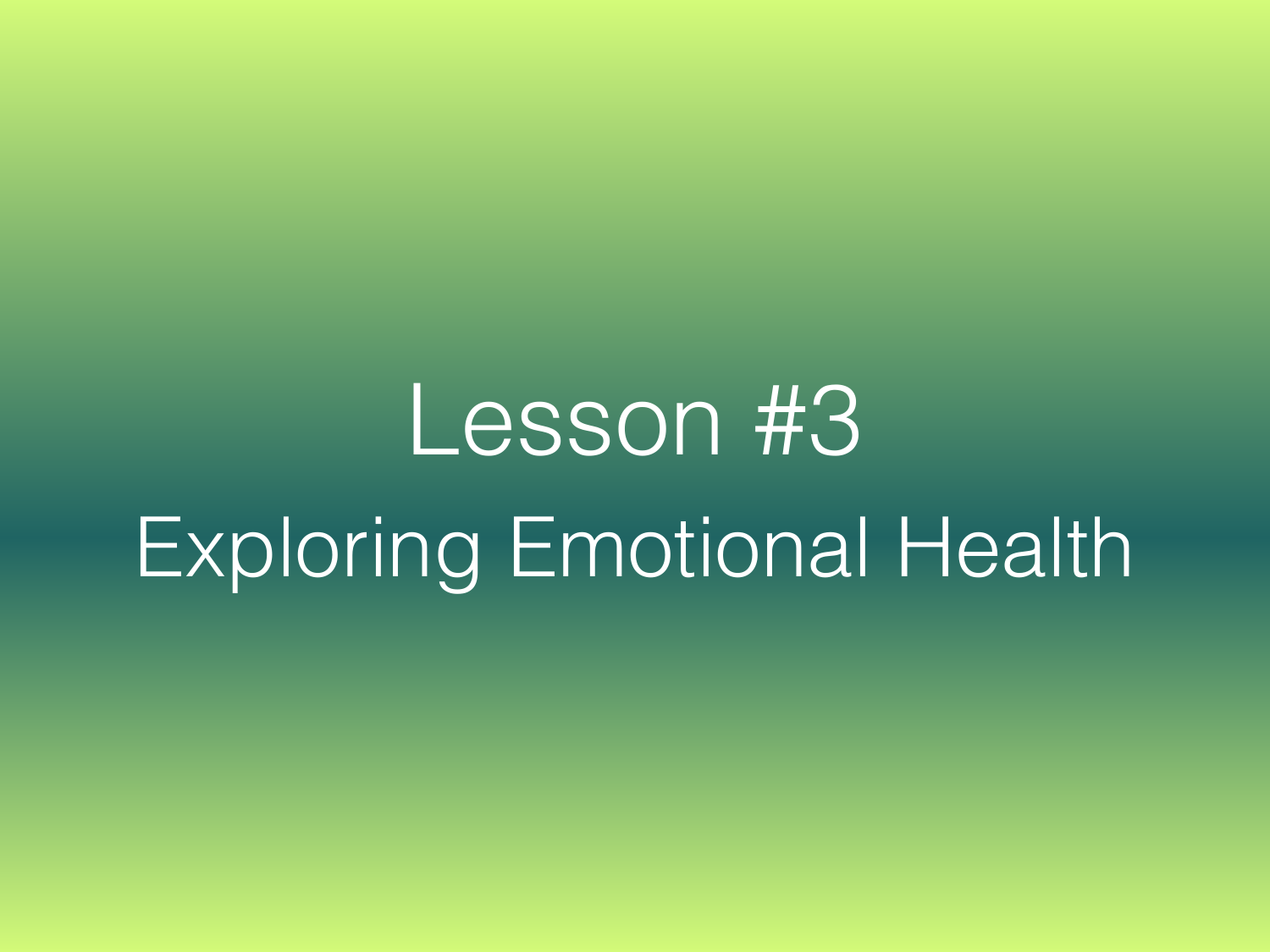# Objectives

- Analyze the characteristics of an emotionally healthy person
- Assess personal emotional health practices and behaviors
- Analyze how mental/emotional health can affect other health-related behaviors
- Identify barriers to emotional health
- Describe ways to improve emotional health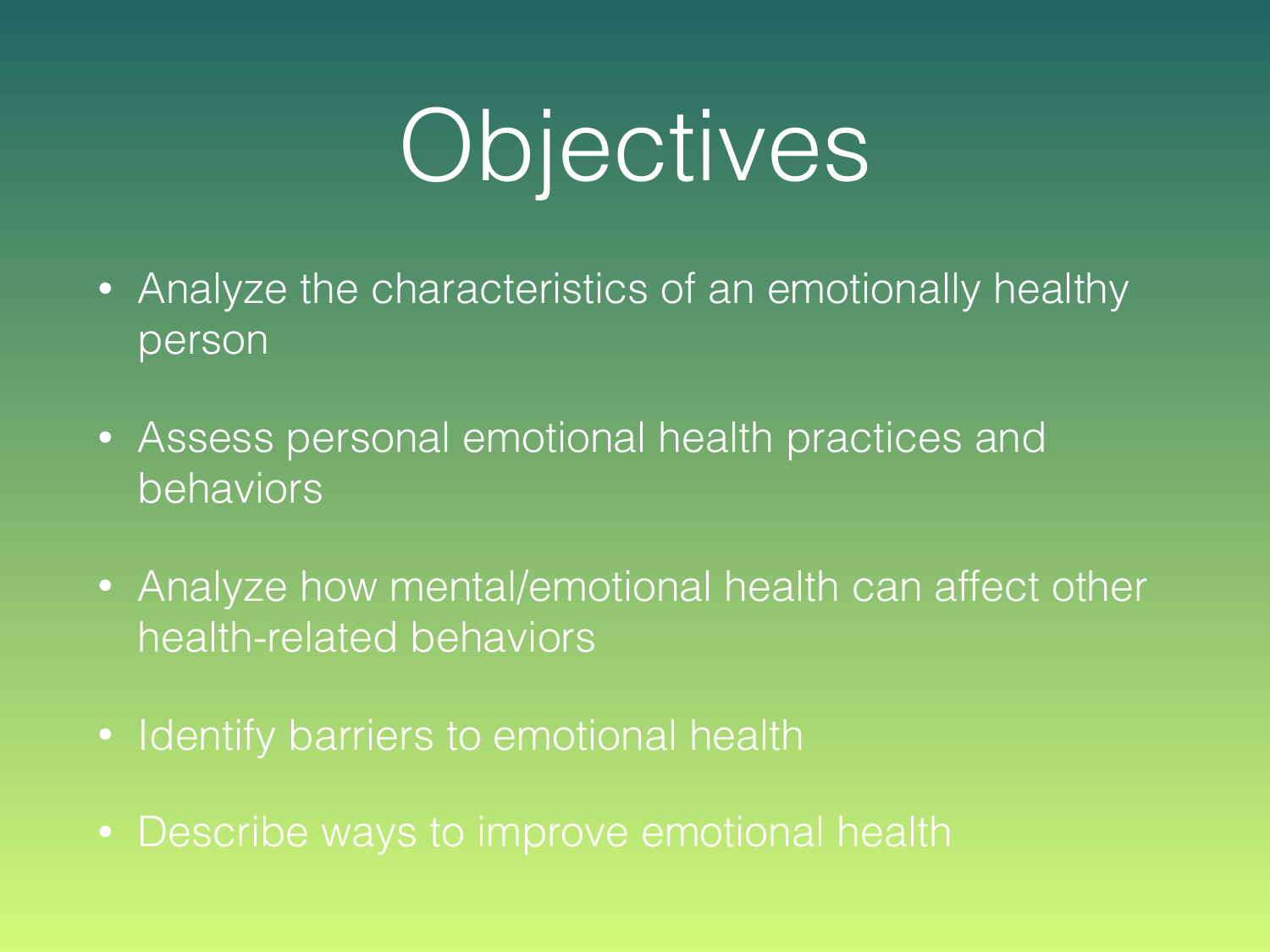Last class you learned about the different dimensions of health. Today we are going to focus on emotional health.

To start with with you are going to complete "Taking your emotional Pulse"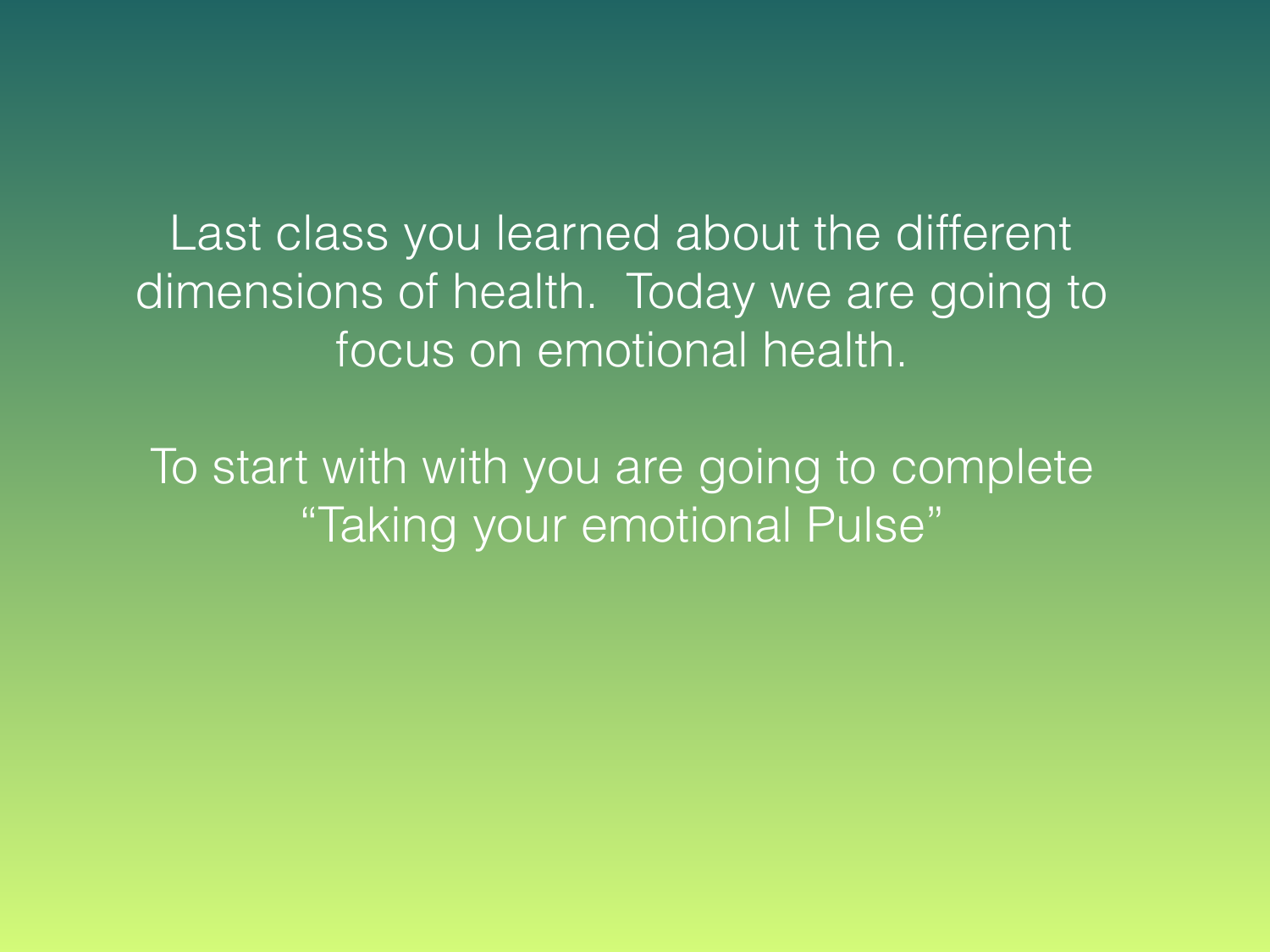## Why is emotional health important?

How might a person be better because of having good emotional health?

What do people feel, have, do when they have good emotional health?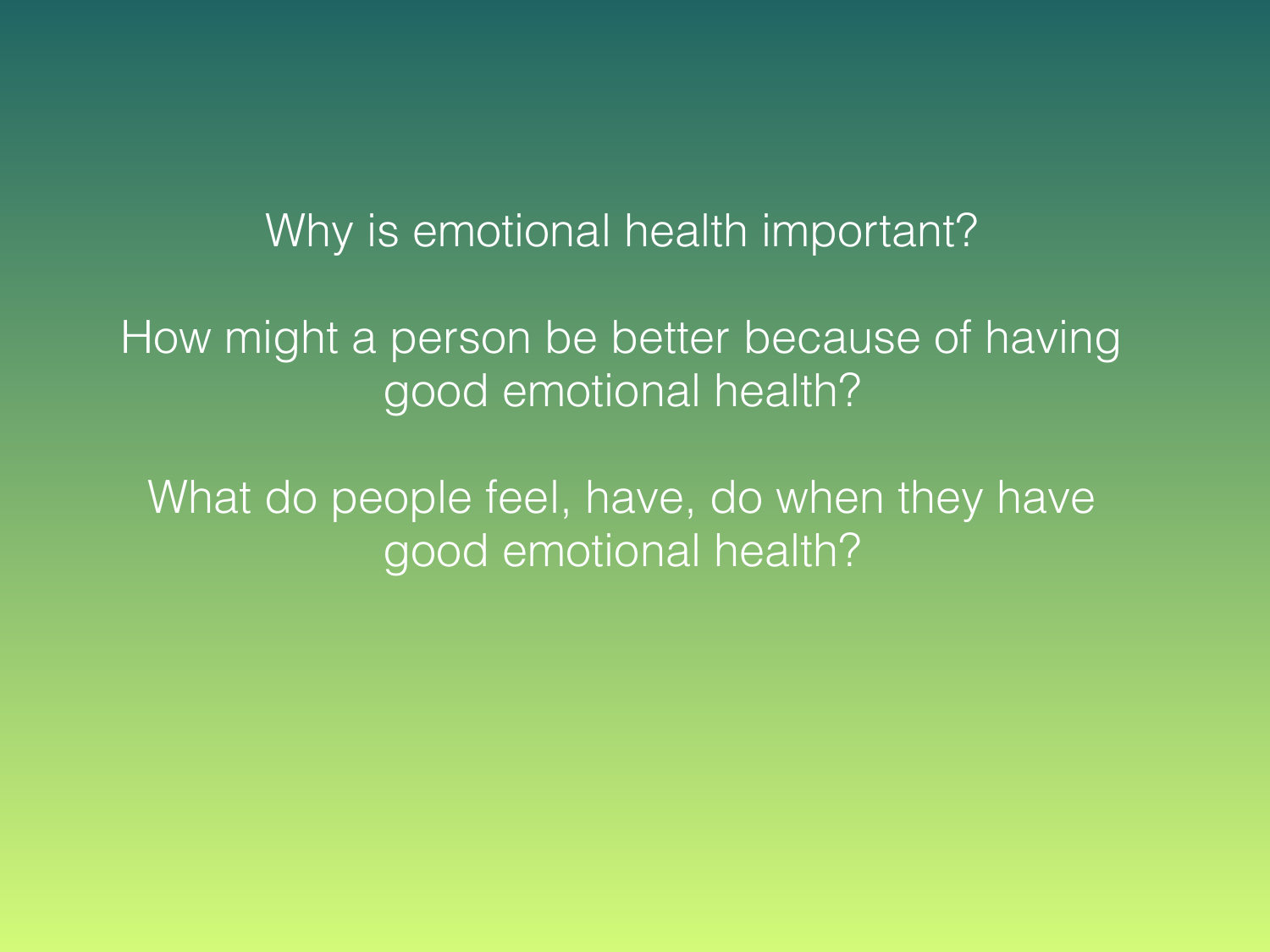In groups of 4 we are going to create a list of personal character traits necessary for positive emotional health.

Think about the survey questions that you answered and the definition of mental/emotional health as you create your list.

List 5 characteristics on the index card provided. Make sure all group members names are on the card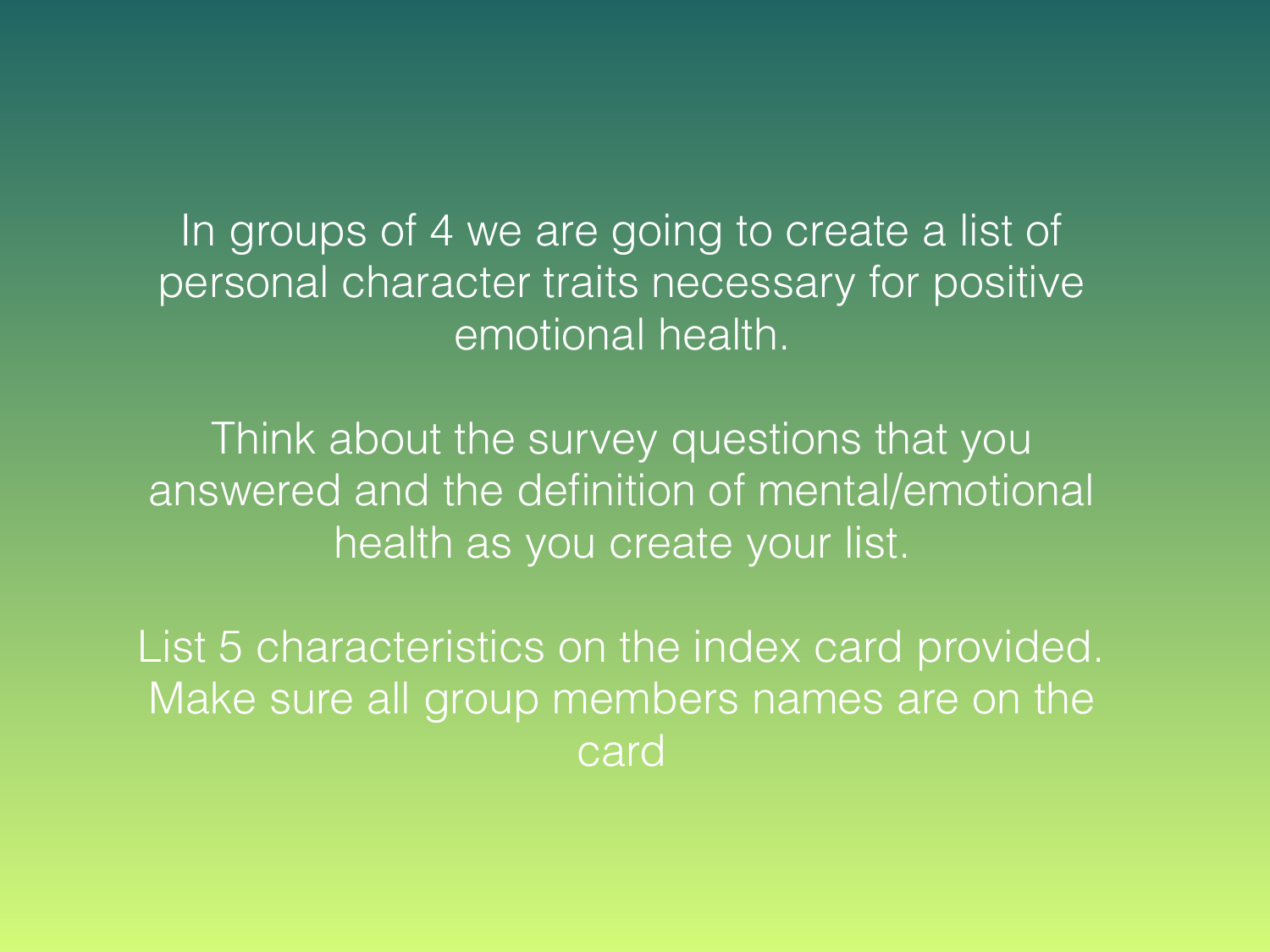## **Characteristics of Emotionally Healthy People**

- Accept who they are
- Express feelings in healthy ways
- **Build healthy relationships**
- $\cdot$  Show care and concern for others
- Manage stress
- Cope with change •
- $\cdot$  Resolve conflict
- Are optimistic—choose the positive over negative
- Take responsibility for personal choices and actions
- Ask for help when they need it  $\hspace{0.1mm}$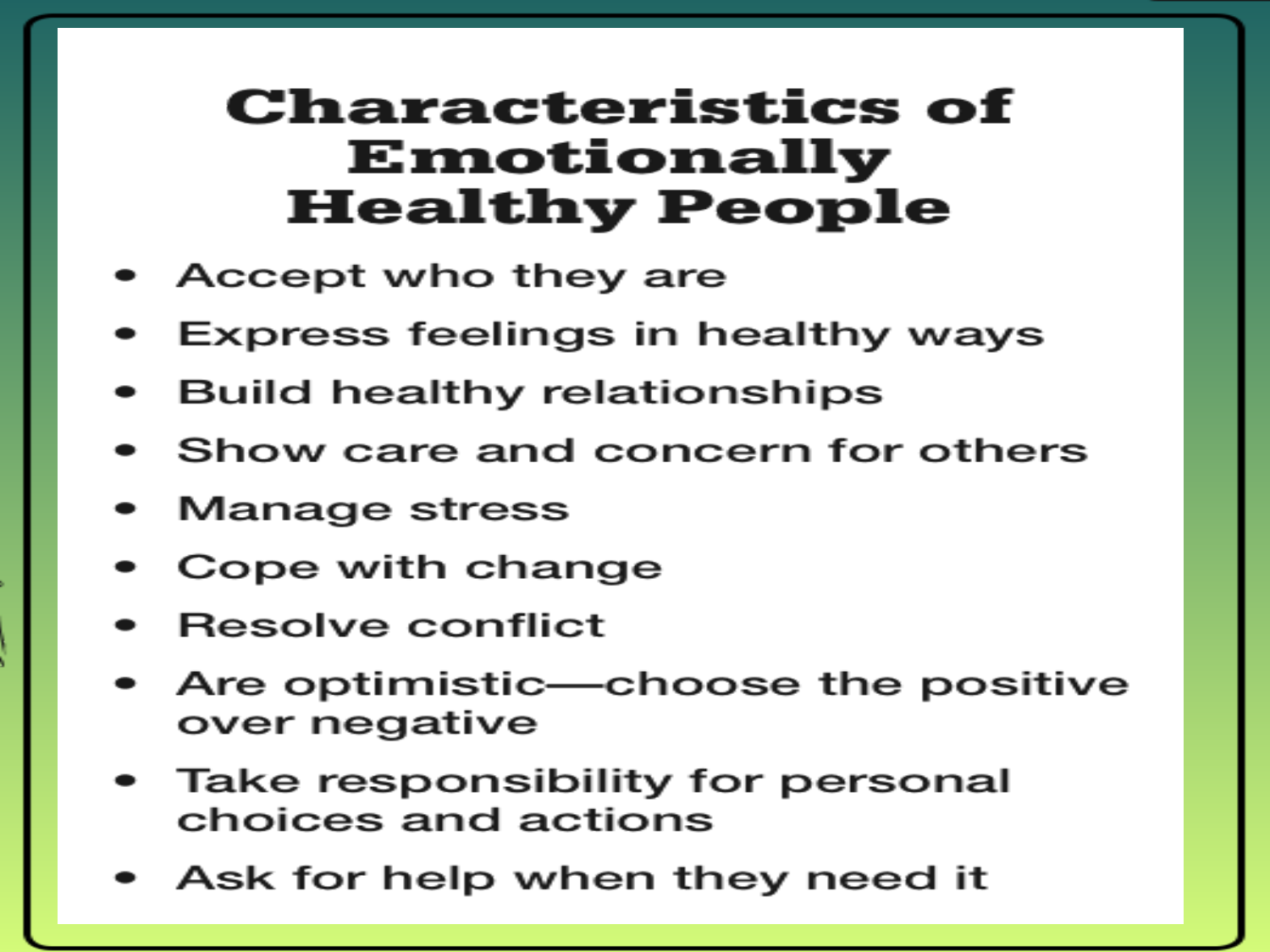**Characteristics of Emotionally Healthy People**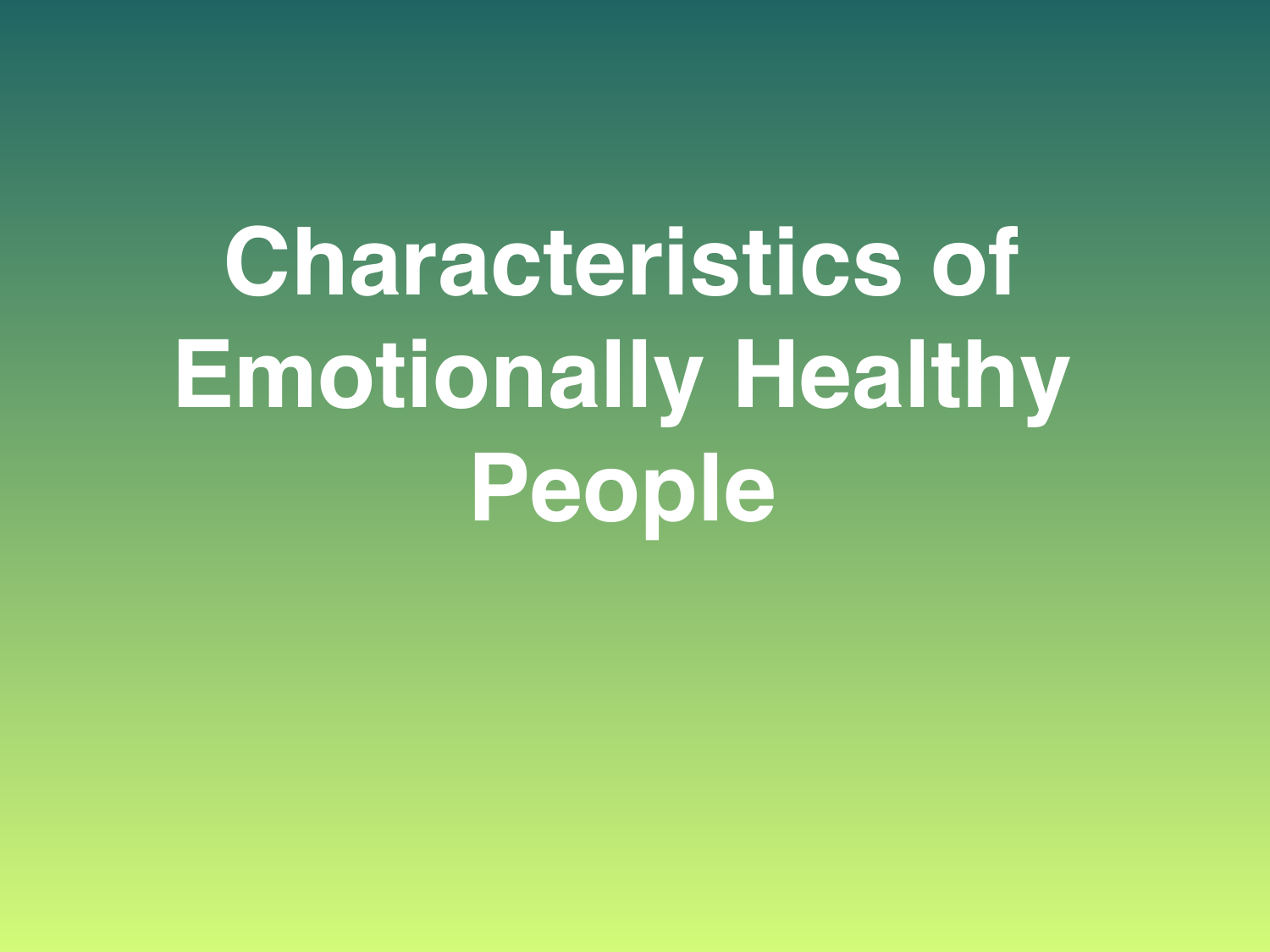## • **Accept who they are-** They are realistic about their strengths and challenges. They like themselves, feel confident and understand their limits. They have high self esteem and value their unique qualities.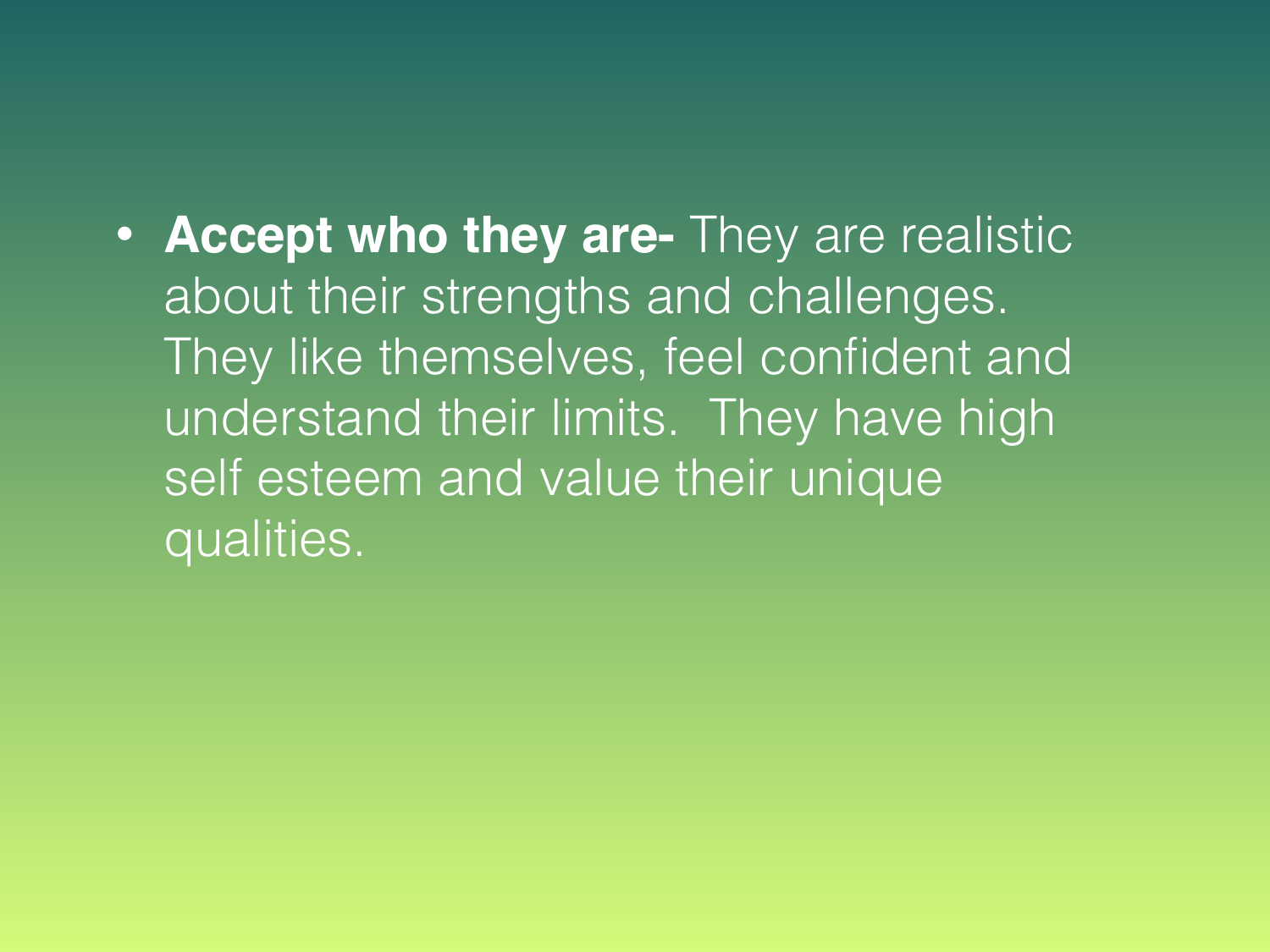## • **Express their feelings in healthy ways-**They feel a wide range of emotions but they are not overwhelmed by them. They

have ways to deal with difficult emotions such as anger, sadness and disappointment. They can share their feelings in helpful ways that don't hurt them selves or others.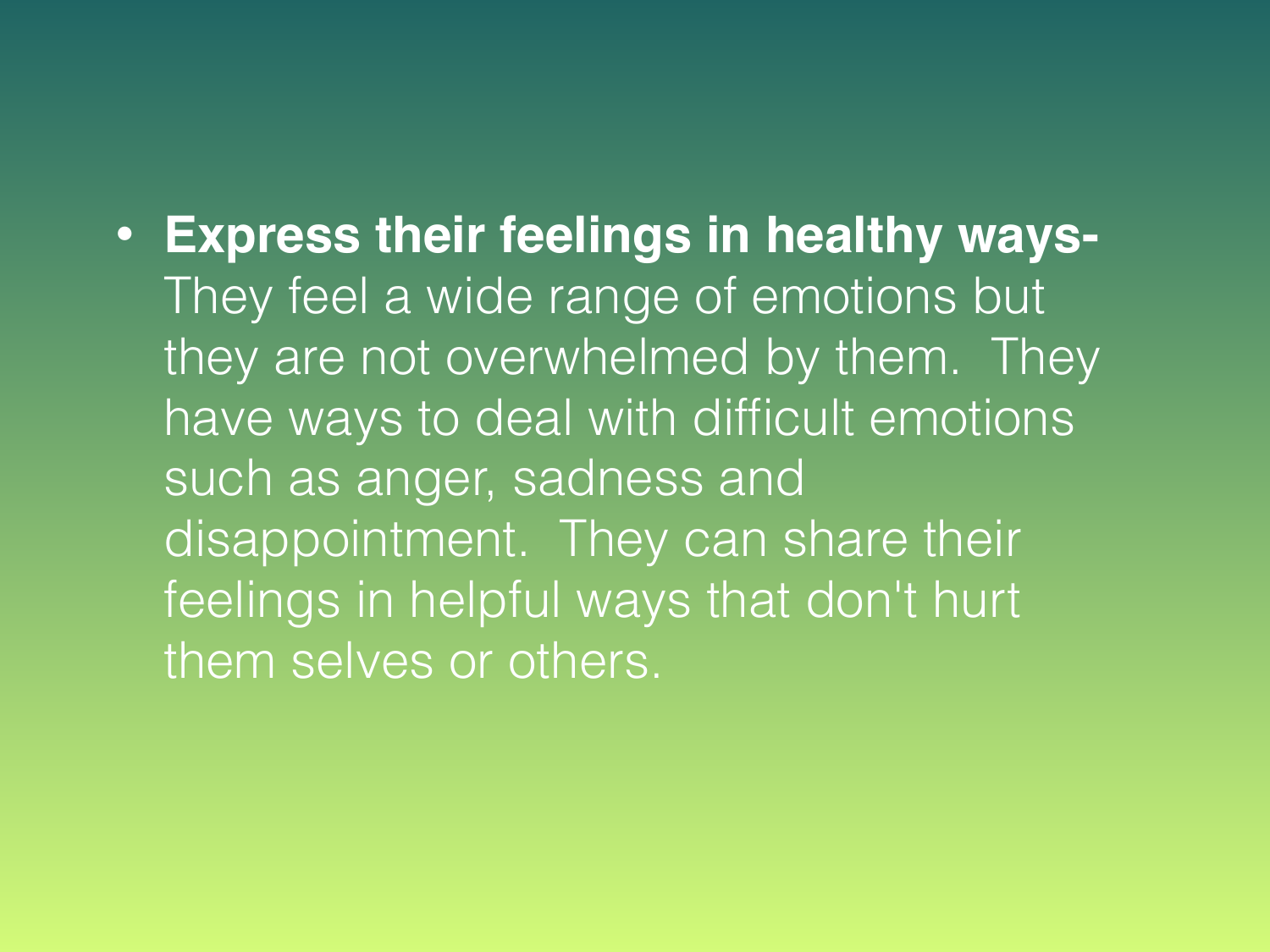- **Build healthy relationships-**They have a support system of close friends/family that they can depend on. They work to strengthen these relationships on a daily basis and value their importance.
- **Show care and concern for others-** They respect and accept other people. They try to be kind and help when they can. They are able to show empathy, or put themselves in another person's place.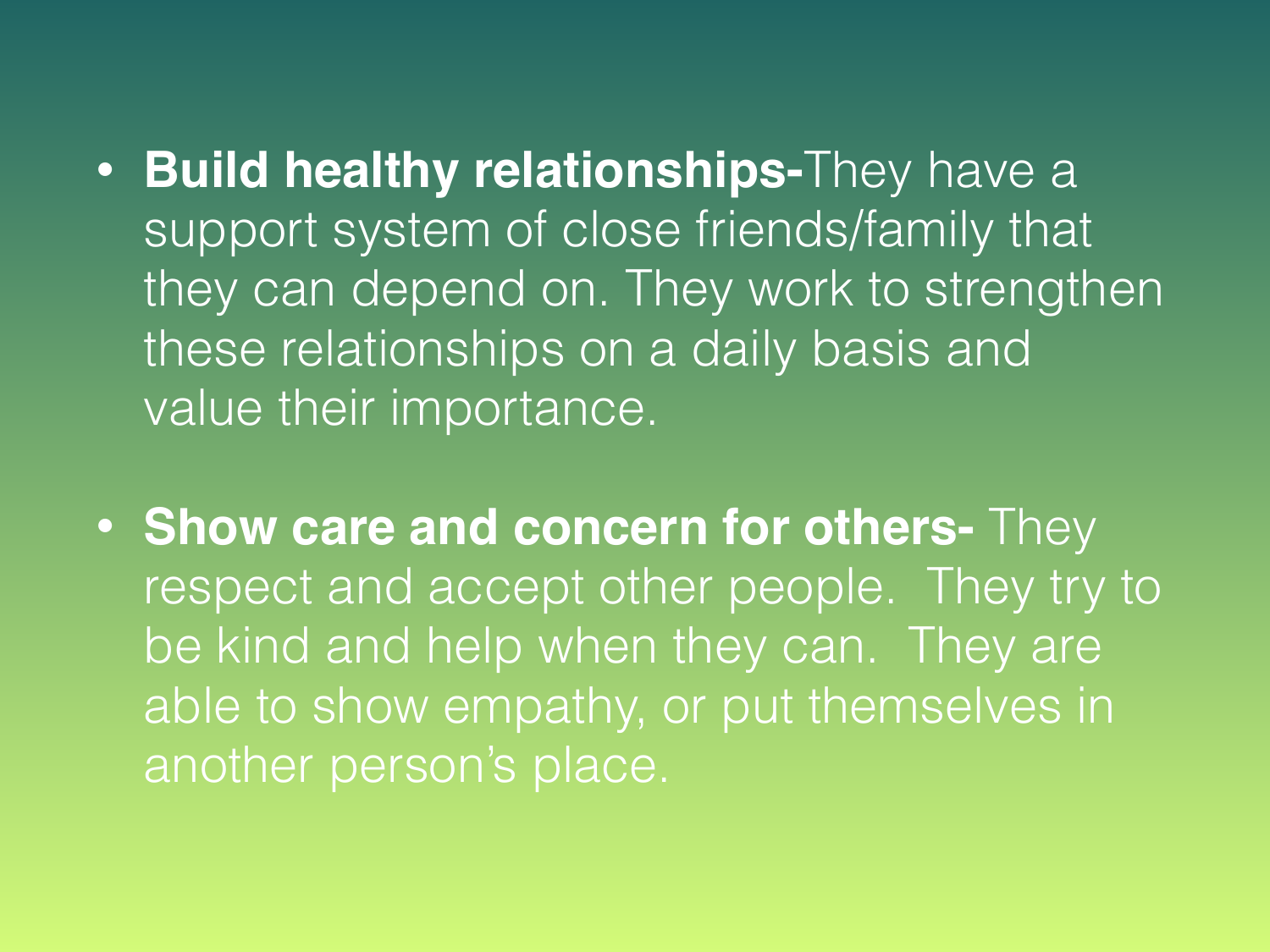- **Manage stress-** They find ways to avoid or deal with stress in ways that don't hurt them selves or others
- **Cope with change-** They can see the positive side of changes in their lives and manage stress these changes might bring.
- **Resolve conflicts-** They know how to manage their anger and work with others to resolve disagreements or problems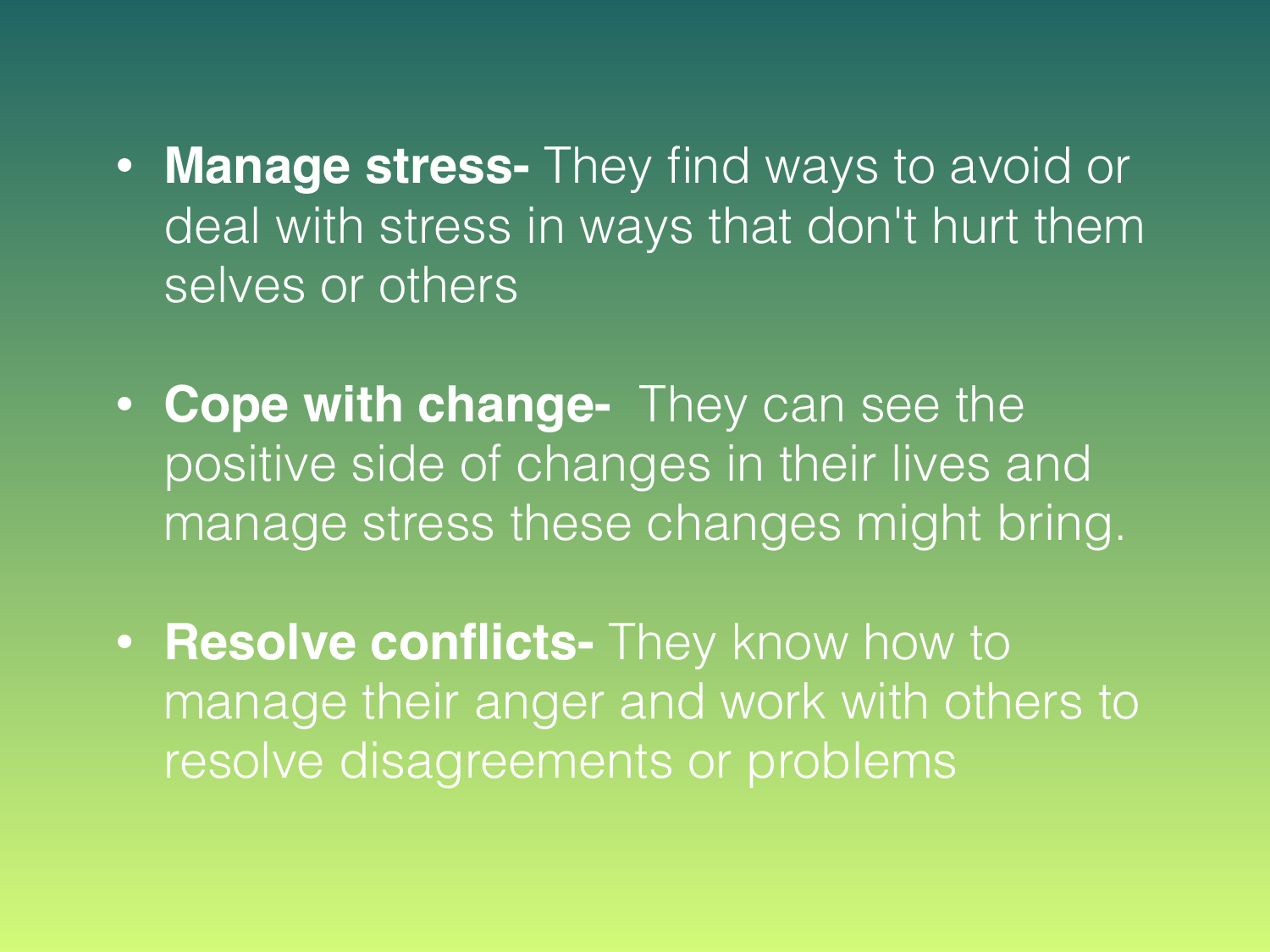## • **Are optimistic and tend to choose the positive over the negative.** They can replace negative thoughts with positive ones and overall have a good feeling about their lives and a belief that things will work out for the best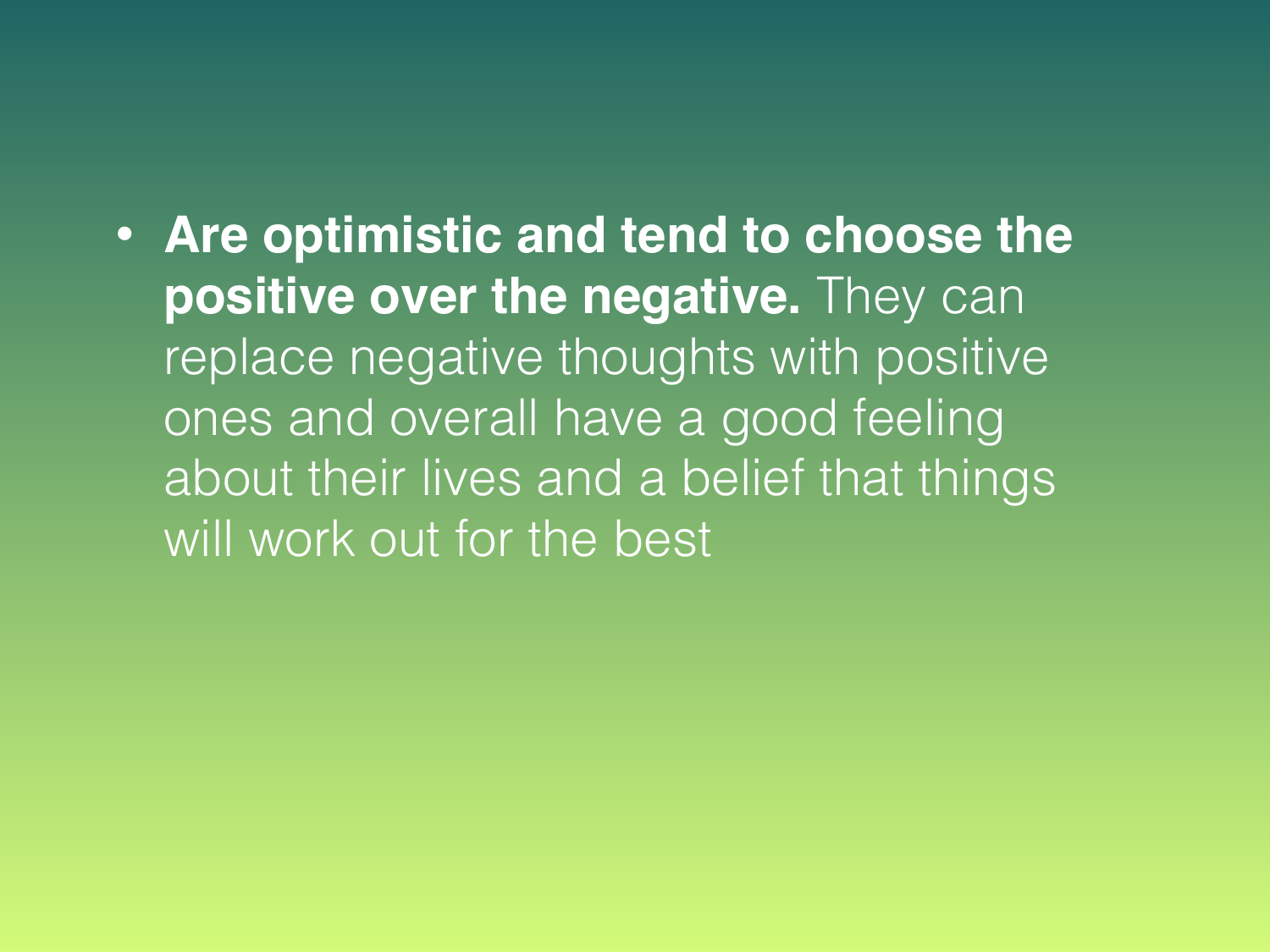• **Take responsibility for their personal choices and actions.** They take credit for their success and learn from their mistakes. They don't blame others for their problems. They believe they can affect what happens in their lives and can change when they need to.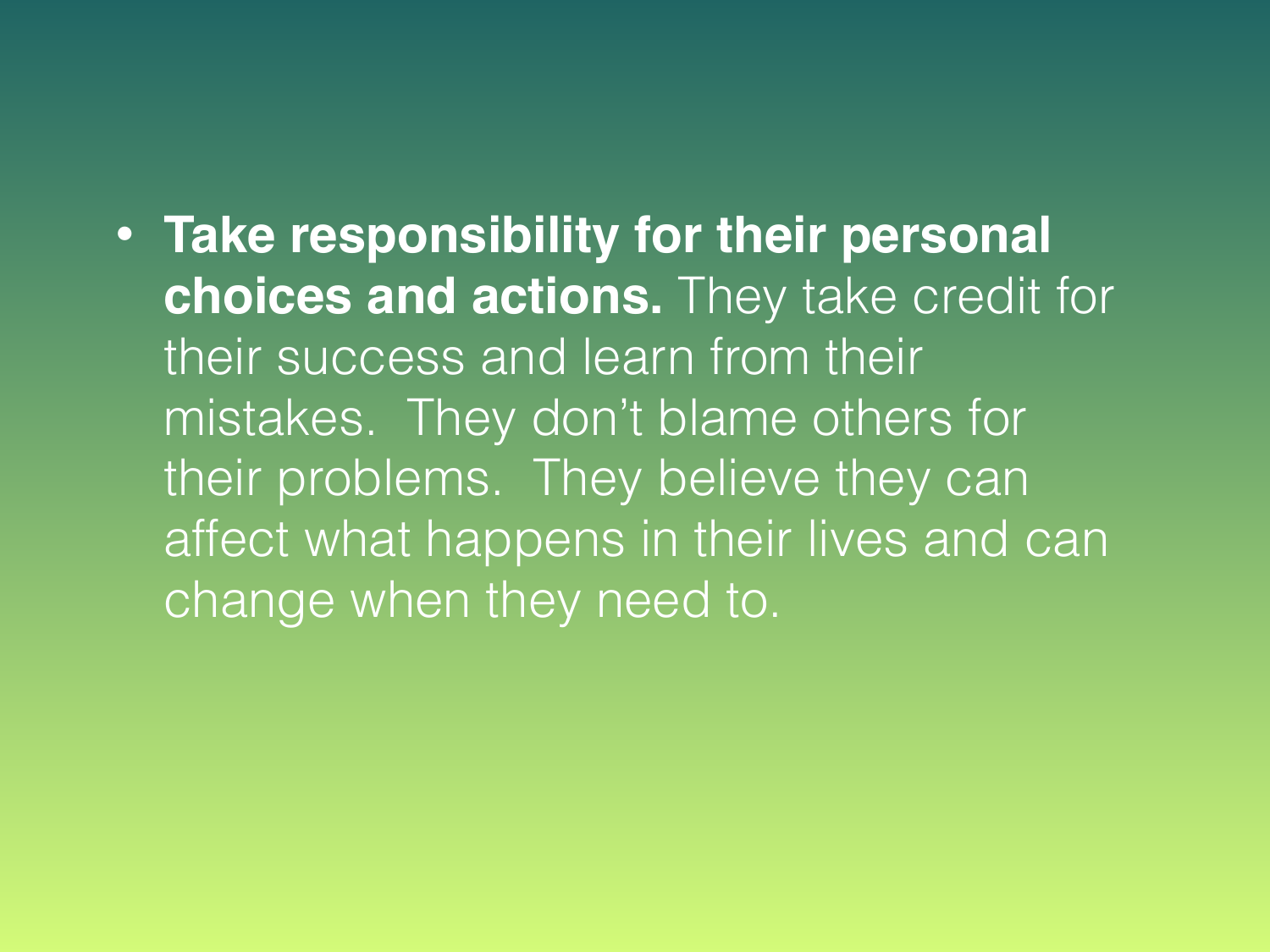• **Ask for help when they need it-** They have people they can talk to about problems or difficult feelings. They are able to reach out to get support from others when they need it